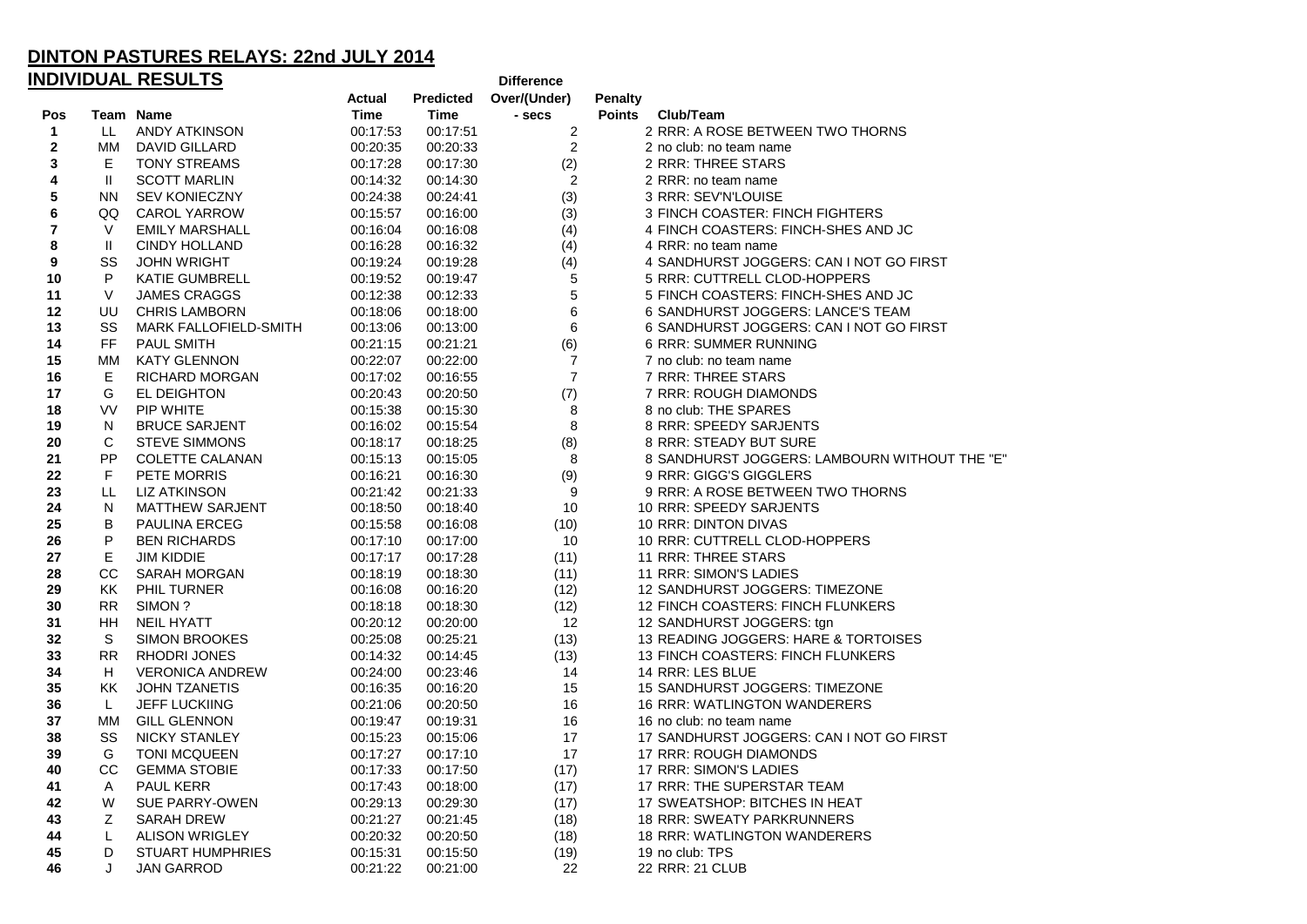| <u>INDIVIDUAL RESULTS</u><br><b>Difference</b> |             |                         |               |                  |              |                                                |  |
|------------------------------------------------|-------------|-------------------------|---------------|------------------|--------------|------------------------------------------------|--|
|                                                |             |                         | <b>Actual</b> | <b>Predicted</b> | Over/(Under) | <b>Penalty</b>                                 |  |
| Pos                                            |             | Team Name               | <b>Time</b>   | Time             | - secs       | <b>Points</b><br>Club/Team                     |  |
| 47                                             | X           | <b>GEORGE GREED</b>     | 00:16:22      | 00:16:00         | 22           | 22 SANDHURS JOGGERS: PLODDERS                  |  |
| 48                                             | Υ           | ANN DAVIDSON            | 00:18:50      | 00:19:12         | (22)         | 22 no club: TEAM DAVIDSON                      |  |
| 49                                             | F           | <b>IAN GIIGS</b>        | 00:13:38      | 00:14:00         | (22)         | 22 RRR: GIGG'S GIGGLERS                        |  |
| 50                                             | Ш           | <b>SUSAN KNIGHT</b>     | 00:19:27      | 00:19:05         | 22           | 22 RRR: no team name                           |  |
| 51                                             | С           | EVA SIMMONS             | 00:31:21      | 00:31:45         | (24)         | 24 RRR: STEADY BUT SURE                        |  |
| 52                                             | QQ          | STEVE WOOD              | 00:17:24      | 00:17:00         | 24           | 24 FINCH COASTER: FINCH FIGHTERS               |  |
| 53                                             | JJ          | <b>JANE BURRELL</b>     | 00:19:25      | 00:19:00         | 25           | 25 no club: FINCHAMPSTEAD FOUR                 |  |
| 54                                             | <b>FF</b>   | <b>TRACY JENKINS</b>    | 00:17:32      | 00:17:58         | (26)         | 26 RRR: SUMMER RUNNING                         |  |
| 55                                             | $\vee$      | SARA MARSHALL           | 00:17:42      | 00:17:15         | 27           | 27 FINCH COASTERS: FINCH-SHES AND JC           |  |
| 56                                             | н           | TOM HARRISON            | 00:21:55      | 00:22:22         | (27)         | 27 RRR: LES BLUE                               |  |
| 57                                             | B           | KATHERINE SARGEANT      | 00:16:42      | 00:16:14         | 28           | 28 RRR: DINTON DIVAS                           |  |
| 58                                             | PP          | SARAH HYATT             | 00:16:15      | 00:15:45         | 30           | 30 SANDHURST JOGGERS: LAMBOURN WITHOUT THE "E" |  |
| 59                                             | CC          | <b>SIMON DAVIES</b>     | 00:17:02      | 00:16:30         | 32           | 32 RRR: SIMON'S LADIES                         |  |
| 60                                             | Ζ           | <b>CHRIS DREW</b>       | 00:19:58      | 00:20:30         | (32)         | 32 RRR: SWEATY PARKRUNNERS                     |  |
| 61                                             | Q           | <b>FIONA HOLLOWAY</b>   | 00:20:06      | 00:20:39         | (33)         | 33 READING JOGGERS: HOT, SWEATY AND BOTHERED   |  |
| 62                                             | W           | <b>SUZANNE HOOKER</b>   | 00:20:55      | 00:20:22         | 33           | 33 SWEATSHOP: BITCHES IN HEAT                  |  |
| 63                                             | AA          | PAUL COURTNEY           | 00:18:05      | 00:18:40         | (35)         | 35 TADLEY RUNNERS: PAUL & HIS CHICKS           |  |
| 64                                             | EE.         | PAULA VINE              | 00:17:06      | 00:16:30         | 36           | 36 SANDHURST JOGGERS: OH I DON'T KNOW          |  |
| 65                                             | QQ          | <b>CANDY YARROW</b>     | 00:15:24      | 00:16:00         | (36)         | 36 FINCH COASTER: FINCH FIGHTERS               |  |
| 66                                             | AA          | <b>SGARON RILEY</b>     | 00:18:05      | 00:18:42         | (37)         | 37 TADLEY RUNNERS: PAUL & HIS CHICKS           |  |
| 67                                             | A           | PAUL MONAHAN            | 00:17:23      | 00:18:00         | (37)         | 37 RRR: THE SUPERSTAR TEAM                     |  |
| 68                                             | EE          | <b>LEON HICKS</b>       | 00:18:38      | 00:19:15         | (37)         | 37 SANDHURST JOGGERS: OH I DON'T KNOW          |  |
| 69                                             | Χ           | DAVE BESLIN             | 00:13:53      | 00:14:30         | (37)         | 37 SANDHURS JOGGERS: PLODDERS                  |  |
| 70                                             | H           | DELPHINE KARGAYAN       | 00:22:45      | 00:23:23         | (38)         | 38 RRR: LES BLUE                               |  |
| 71                                             | TT          | ALIX EYLES              | 00:15:12      | 00:15:50         | (38)         | 38 READING JOGGERS: 19 AGAIN                   |  |
| 72                                             | Y           | SHARON DAVIDSON         | 00:17:18      | 00:17:57         | (39)         | 39 no club: TEAM DAVIDSON                      |  |
| 73                                             | В           | <b>JULIE RAINBOW</b>    | 00:16:27      | 00:15:48         | 39           | 39 RRR: DINTON DIVAS                           |  |
| 74                                             | Κ           | <b>MAUREEN SWEENEY</b>  | 00:20:20      | 00:19:40         | 40           | 40 RRR: TWO RIGHTS DON'T MAKE A WRONG          |  |
| 75                                             | OO.         | DAVE WOOD               | 00:15:49      | 00:16:30         | (41)         | 41 RRR: BARNES BABES                           |  |
| 76                                             | Κ           | LINDA WRIGHT            | 00:19:27      | 00:18:45         | 42           | 42 RRR: TWO RIGHTS DON'T MAKE A WRONG          |  |
| 77                                             | HH.         | <b>TIM ROGERS</b>       | 00:14:18      | 00:15:00         | (42)         | 42 SANDHURST JOGGERS: tgn                      |  |
| 78                                             | J           | ROGER PRITCHARD         | 00:20:17      | 00:21:00         | (43)         | 43 RRR: 21 CLUB                                |  |
| 79                                             | <b>TT</b>   | <b>STEPHEN WALKER</b>   | 00:18:13      | 00:18:58         | (45)         | 45 READING JOGGERS: 19 AGAIN                   |  |
| 80                                             | LL          | AARON CHAI              | 00:17:08      | 00:16:23         | 45           | 45 RRR: A ROSE BETWEEN TWO THORNS              |  |
| 81                                             | Y           | <b>SHARON DAVIDSON</b>  | 00:17:34      | 00:18:20         | (46)         | 46 no club: TEAM DAVIDSON                      |  |
| 82                                             | <b>PP</b>   | <b>CHRIS LAMBORN</b>    | 00:17:14      | 00:18:00         | (46)         | 46 SANDHURST JOGGERS: LAMBOURN WITHOUT THE "E" |  |
| 83                                             | UU          | <b>TIM ROGERS</b>       | 00:15:14      | 00:16:00         | (46)         | 46 SANDHURST JOGGERS: LANCE'S TEAM             |  |
| 84                                             | HH          | <b>GERRY MEPHAM</b>     | 00:16:17      | 00:15:30         | 47           | 47 SANDHURST JOGGERS: tgn                      |  |
| 85                                             | DD.         | <b>STEVE SIMS</b>       | 00:16:28      | 00:17:15         | (47)         | 47 SANDHURST JOGGERS: PROCRASTINATORS          |  |
| 86                                             | N           | <b>JACK SARJENT</b>     | 00:16:32      | 00:17:20         | (48)         | 48 RRR: SPEEDY SARJENTS                        |  |
| 87                                             | м           | <b>MELVIN SILVEY</b>    | 00:14:54      | 00:14:05         | 49           | 49 RRR: OFFROADERS                             |  |
| 88                                             | <b>RR</b>   | PAUL MACKENZIE          | 00:15:07      | 00:16:00         | (53)         | 53 FINCH COASTERS: FINCH FLUNKERS              |  |
| 89                                             | DD.         | TANYA SIMS              | 00:25:26      | 00:24:30         | 56           | 56 SANDHURST JOGGERS: PROCRASTINATORS          |  |
| 90                                             | $\circ$     | <b>RICKY STRAW</b>      | 00:15:33      | 00:16:30         | (57)         | 57 no club or team name                        |  |
| 91                                             | <b>BB</b>   | PHIL SEGEAR             | 00:16:09      | 00:17:06         | (57)         | 57 RRR: LAST MINUTE WONDERS                    |  |
| 92                                             | $\mathsf R$ | <b>SARAH PAYCHONICK</b> | 00:17:52      | 00:18:50         | (58)         | 58 SRC: SWEATSHOP 2                            |  |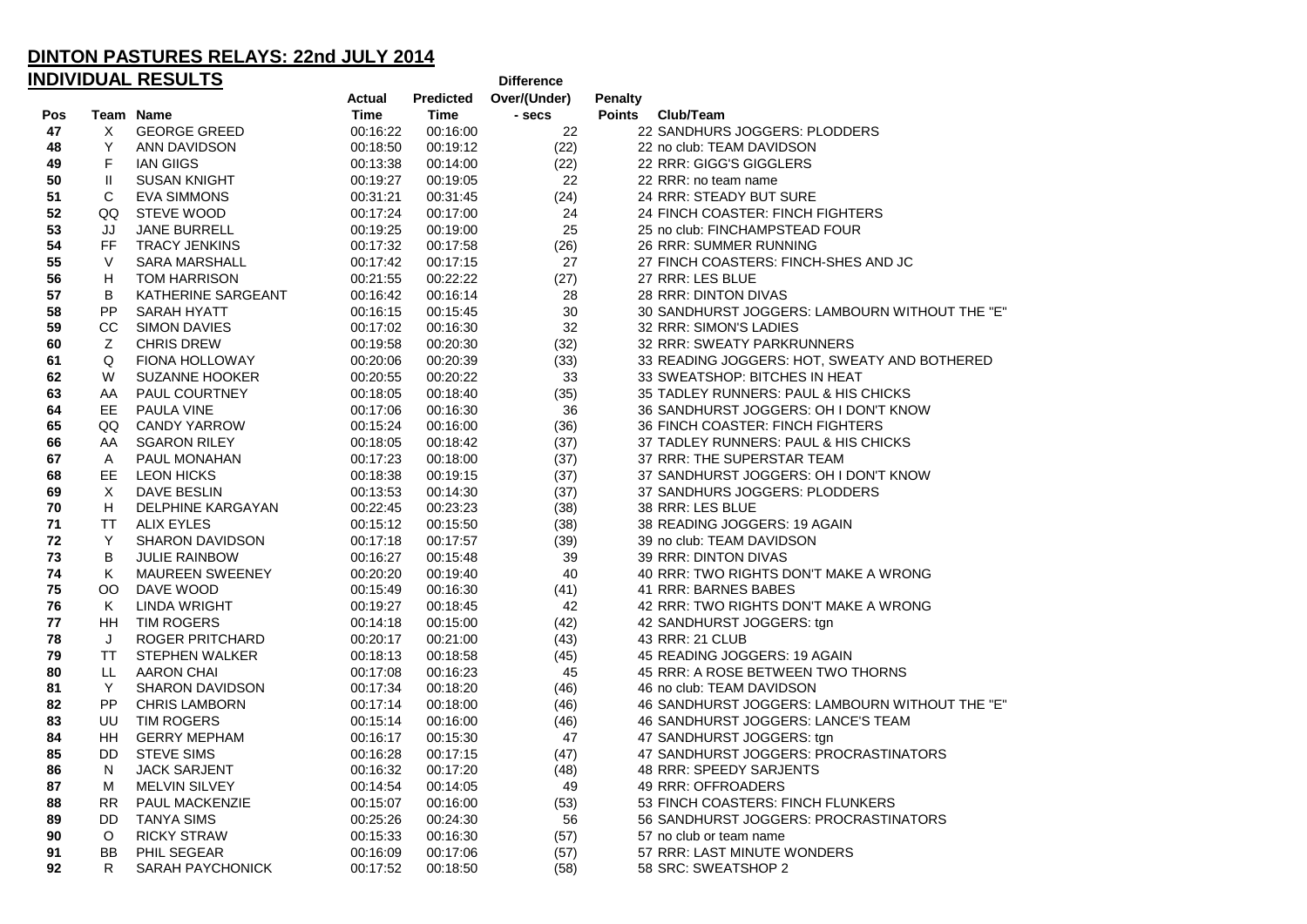| <u>INDIVIDUAL RESULTS</u><br><b>Difference</b> |           |                        |             |           |              |                                              |  |  |
|------------------------------------------------|-----------|------------------------|-------------|-----------|--------------|----------------------------------------------|--|--|
|                                                |           |                        | Actual      | Predicted | Over/(Under) | <b>Penalty</b>                               |  |  |
| Pos                                            |           | Team Name              | <b>Time</b> | Time      | - secs       | <b>Points</b><br>Club/Team                   |  |  |
| 93                                             | D         | PAUL CASWELL           | 00:17:30    | 00:18:28  | (58)         | 58 no club: TPS                              |  |  |
| 94                                             | DD        | <b>RICHARD BOESE</b>   | 00:19:23    | 00:18:24  | 59           | 59 SANDHURST JOGGERS: PROCRASTINATORS        |  |  |
| 95                                             | EE.       | <b>IAN WATSON</b>      | 00:16:51    | 00:17:50  | (59)         | 59 SANDHURST JOGGERS: OH I DON'T KNOW        |  |  |
| 96                                             | GG        | RACHEL GODLIMAN        | 00:22:21    | 00:21:21  | 60           | 60 no club: SWEATY BETTIES                   |  |  |
| 97                                             | <b>WW</b> | <b>JEREMY PROCTOR</b>  | 00:17:17    | 00:18:18  | (61)         | 61 no club: FERGALS FOLLOWERS                |  |  |
| 98                                             | Q         | <b>DOUG JACOBS</b>     | 00:17:15    | 00:18:18  | (63)         | 63 READING JOGGERS: HOT, SWEATY AND BOTHERED |  |  |
| 99                                             | K         | <b>TOM WRIGHT</b>      | 00:17:02    | 00:18:06  | (64)         | 64 RRR: TWO RIGHTS DON'T MAKE A WRONG        |  |  |
| 100                                            | TT        | DIAMANDA WALKER        | 00:20:07    | 00:19:03  | 64           | 64 READING JOGGERS: 19 AGAIN                 |  |  |
| 101                                            | С         | <b>CARL WOFFINGTON</b> | 00:23:10    | 00:24:15  | (65)         | 65 RRR: STEADY BUT SURE                      |  |  |
| 102                                            | P         | <b>CHRIS CUTTING</b>   | 00:14:56    | 00:13:50  | 66           | 66 RRR: CUTTRELL CLOD-HOPPERS                |  |  |
| 103                                            | JJ        | <b>CLAIRE PHILLIPS</b> | 00:21:48    | 00:22:54  | (66)         | 66 no club: FINCHAMPSTEAD FOUR               |  |  |
| 104                                            | ΝN        | LOUISE ATKINSON        | 00:21:35    | 00:22:45  | (70)         | 70 RRR: SEV'N'LOUISE                         |  |  |
| 105                                            | OO        | <b>IAN GOSLING</b>     | 00:13:50    | 00:15:00  | (70)         | 70 RRR: BARNES BABES                         |  |  |
| 106                                            | Ζ         | <b>RUBEN CALUTAS</b>   | 00:16:19    | 00:17:30  | (71)         | 71 RRR: SWEATY PARKRUNNERS                   |  |  |
| 107                                            | G         | PETE JEWELL            | 00:13:43    | 00:12:30  | 73           | 73 RRR: ROUGH DIAMONDS                       |  |  |
| 108                                            | VV        | <b>MIKE DIMMICK</b>    | 00:19:24    | 00:18:10  | 74           | 74 no club: THE SPARES                       |  |  |
| 109                                            | <b>NN</b> | FERGAL DONNELLY        | 00:14:10    | 00:15:25  | (75)         | 75 RRR: SEV'N'LOUISE                         |  |  |
| 110                                            | AA        | <b>TERESA ROBBINS</b>  | 00:20:42    | 00:21:59  | (77)         | 77 TADLEY RUNNERS: PAUL & HIS CHICKS         |  |  |
| 111                                            | L         | DAVID COTTAM           | 00:17:32    | 00:18:50  | (78)         | 78 RRR: WATLINGTON WANDERERS                 |  |  |
| 112                                            | <b>WW</b> | <b>CLAIRE PHILLIPS</b> | 00:21:35    | 00:22:54  | (79)         | 79 no club: FERGALS FOLLOWERS                |  |  |
| 113                                            | GG        | <b>SARAH WALTERS</b>   | 00:24:05    | 00:25:25  | (80)         | 80 no club: SWEATY BETTIES                   |  |  |
| 114                                            | S         | <b>JACK HARLOWE</b>    | 00:15:58    | 00:14:36  | 82           | 82 READING JOGGERS: HARE & TORTOISES         |  |  |
| 115                                            | T.        | ANDY LENAGHAN          | 00:21:05    | 00:22:30  | (85)         | 85 SWEATSHOP: SWEATSHOP 1                    |  |  |
| 116                                            | $\perp$   | <b>KERRY EASTWOOD</b>  | 00:28:16    | 00:26:51  | 85           | 85 no club: RUNS FOR FOOD                    |  |  |
| 117                                            | Q         | ANDY LAMBOURNE         | 00:19:10    | 00:20:35  | (85)         | 85 READING JOGGERS: HOT, SWEATY AND BOTHERED |  |  |
| 118                                            | Χ         | ROYSTON CRANDLEY       | 00:18:10    | 00:16:43  | 87           | 87 SANDHURS JOGGERS: PLODDERS                |  |  |
| 119                                            | M         | <b>JANE SILVEY</b>     | 00:26:32    | 00:24:59  | 93           | 93 RRR: OFFROADERS                           |  |  |
| 120                                            | FF        | <b>HEATHER BOWLEY</b>  | 00:24:43    | 00:23:10  | 93           | 93 RRR: SUMMER RUNNING                       |  |  |
| 121                                            | O         | MIRA MORAN             | 00:20:21    | 00:22:00  | (99)         | 99 no club or team name                      |  |  |
| 122                                            | S         | TOM STAGLES            | 00:21:24    | 00:23:12  | (108)        | 108 READING JOGGERS: HARE & TORTOISES        |  |  |
| 123                                            | ΚK        | <b>KERSIN JOHNSON</b>  | 00:22:08    | 00:20:20  | 108          | 108 SANDHURST JOGGERS: TIMEZONE              |  |  |
| 124                                            | T.        | <b>ALAN WILLIAMSON</b> | 00:16:01    | 00:17:50  | (109)        | 109 SWEATSHOP: SWEATSHOP 1                   |  |  |
| 125                                            | JJ        | <b>JAN HOPTROFF</b>    | 00:22:10    | 00:24:00  | (110)        | 110 no club: FINCHAMPSTEAD FOUR              |  |  |
| 126                                            | O         | <b>EWEN GILLIES</b>    | 00:18:56    | 00:17:00  | 116          | 116 no club or team name                     |  |  |
| 127                                            | J         | <b>BARRY BAKER</b>     | 00:18:40    | 00:21:00  | (140)        | 140 RRR: 21 CLUB                             |  |  |
| 128                                            | BB        | <b>LYNDA HASKINS</b>   | 00:21:29    | 00:19:04  | 145          | 145 RRR: LAST MINUTE WONDERS                 |  |  |
| 129                                            | F         | <b>KATHY TYTLER</b>    | 00:26:35    | 00:24:05  | 150          | 150 RRR: GIGG'S GIGGLERS                     |  |  |
| 130                                            | T.        | <b>JAMIE SMITH</b>     | 00:14:51    | 00:17:30  | (159)        | 159 SWEATSHOP: SWEATSHOP 1                   |  |  |
| 131                                            | R         | <b>RAY JONES</b>       | 00:21:42    | 00:24:30  | (168)        | 168 SRC: SWEATSHOP 2                         |  |  |
| 132                                            | м         | SOPHIE RAINBOW         | 00:19:07    | 00:22:03  | (176)        | 176 RRR: OFFROADERS                          |  |  |
| 133                                            | GG        | <b>DIANE HODDER</b>    | 00:20:20    | 00:23:23  | (183)        | 183 no club: SWEATY BETTIES                  |  |  |
| 134                                            | <b>OO</b> | ELLIE GOSLING          | 00:16:17    | 00:19:30  | (193)        | 193 RRR: BARNES BABES                        |  |  |
| 135                                            | A         | ALICE JOHNSON          | 00:23:55    | 00:20:30  | 205          | 205 RRR: THE SUPERSTAR TEAM                  |  |  |
| 136                                            | WW        | <b>SARAH RORSTOW</b>   | 00:20:41    | 00:24:24  | (223)        | 223 no club: FERGALS FOLLOWERS               |  |  |
| 137                                            | R         | <b>SUE JONES</b>       | 00:26:05    | 00:30:00  | (235)        | 235 SRC: SWEATSHOP 2                         |  |  |
| 138                                            | D         | <b>TERESA CASWELL</b>  | 00:23:26    | 00:19:30  | 236          | 236 no club: TPS                             |  |  |